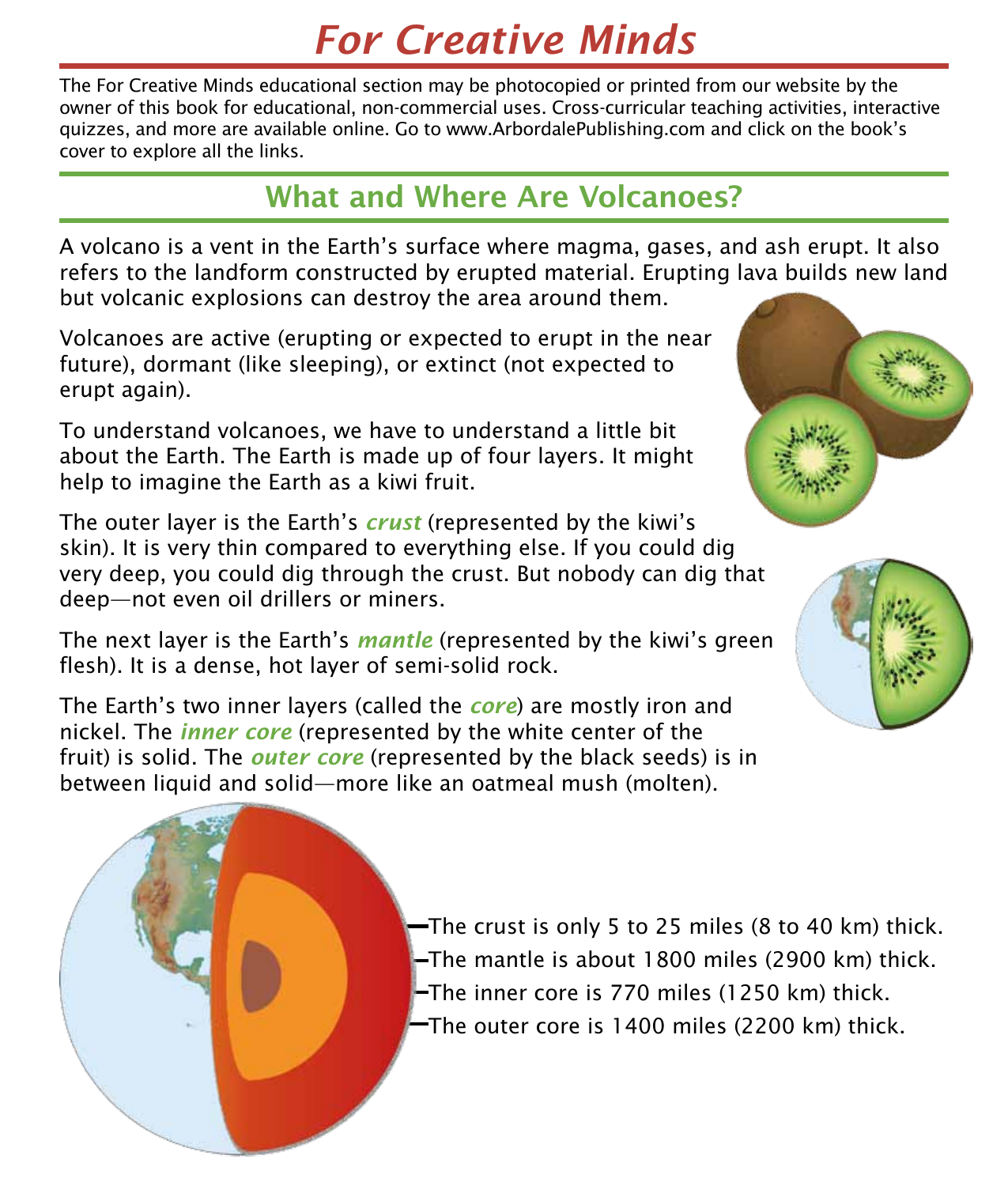# Tectonic Plates

The Earth's crust and the top part of the mantle are broken into puzzle-like pieces called *tectonic plates*. These plates glide past, pull away from, or move toward each other.



As the cooler and denser ocean plate sinks into the warmer mantle of the continental plate above, temperatures are hot enough to drive water out of the plate.

The water causes part of the mantle to melt—making *magma*. Since magma is less dense than the rock around it, it moves up—just as a balloon floats up into the air.

As it moves up, it melts the solid rock in the Earth's crust along the way.

The magma pools as a *magma chamber*. Gases in the magma can cause it to erupt, sometimes explosively!

The red lines show where the plates meet. What do you notice about the location of most volcanoes (shown in circles) and the location  $\mathcal{C}$ the plates?

There are some areas that are not along plate boundaries where magma erupts at the Earth' surface. These places are called *hotspots*. As the plate moves over the hotspot, a chain of  $v^2$ Hawaiian Islands.

Volcanoes also form where two plates pull apa mountain ranges and are called rift volcanoes.

Once magma reaches the Earth's surface, it's called *lava.*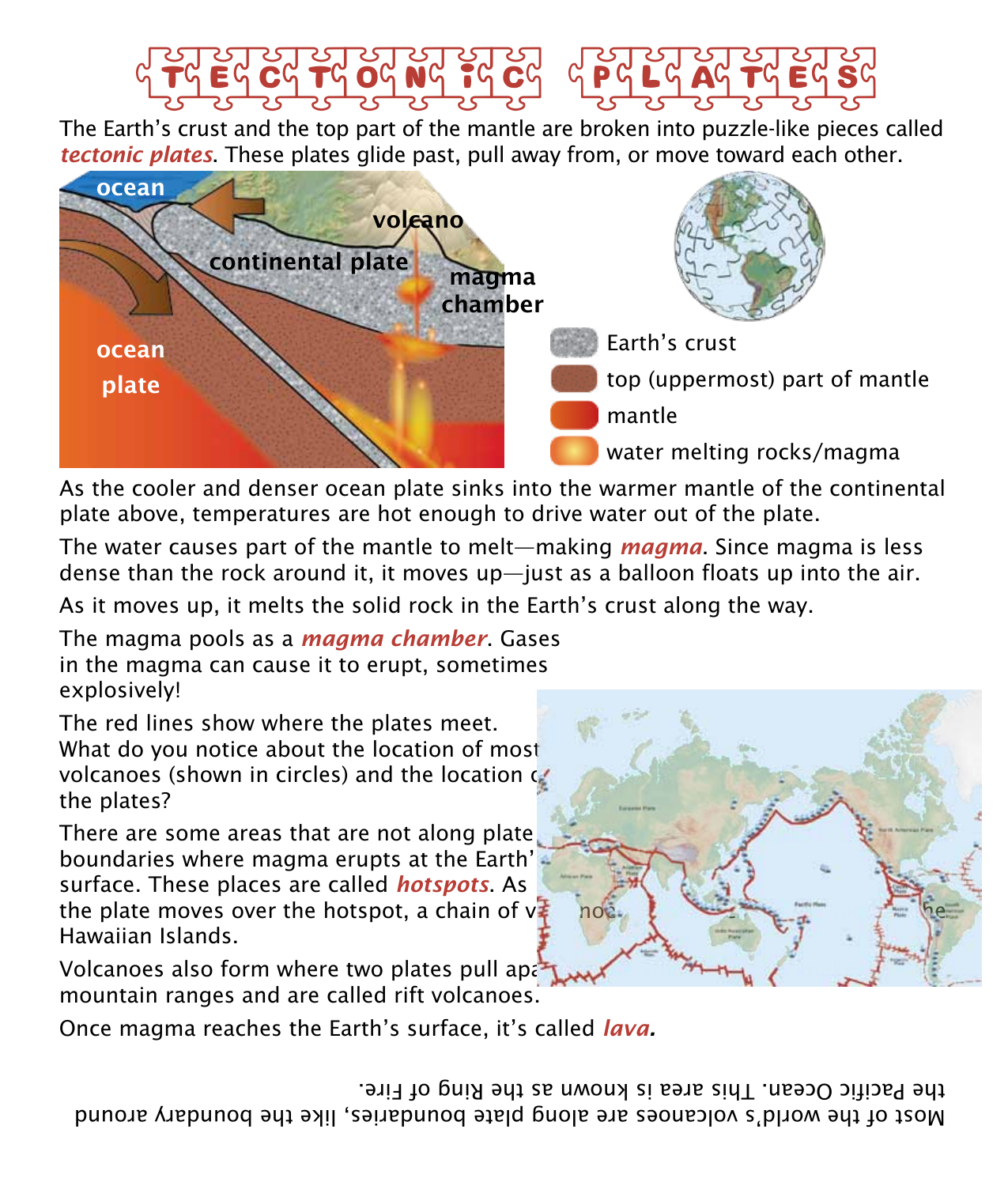### Natural Disasters and Habitat Changes

Living things rely on the living and non-living things in their habitat to meet their basic needs. Changes in their habitat can affect how their needs are met. Volcanoes, hurricanes, earthquakes, tsunamis, floods, tornadoes, and wildfires are just some of the natural disasters that can change a habitat in a very short time.

Scientists can sometimes warn humans that a natural disaster is coming, but wild animals have to rely on their own senses. Some living things may survive, but not all. How does life return to an area that has been destroyed?

Mount St. Helens in Washington State erupted on May 18, 1980, destroying habitat. Based on past volcanic eruptions, scientists knew that the area around the volcano would eventually recover. They spent years observing and documenting how the area recovered. This information helps us to understand how life returns to any area that has been totally changed or destroyed.

*Which came first? Can you put the events in order of how they happened to unscramble the word?*

Once there were enough plants for food and shelter, animals moved in. Eventually meat-eating animals (predators) came back to eat the plant-eating animals (prey).

B The volcano erupted. The force of the explosion blew down trees. Rock and ash covered the land, making it hard for plants to grow.

L Seeds start new plants. Wind carried in seeds from surrounding areas. Visiting animals dropped seeds that were stuck in their fur or deposited when they went to the bathroom. The seeds that fell to the ground either grew into plants or became food for other animals.

**I** Plants provide food and shelter for animals, but they need water and nutrients to grow. As gopher dug, he softened the ground and mixed the buried soil from his tunnels with the ash, making it easier for plants to grow. Animals visited looking for food to eat. As these animals walked around, they helped break up the ash to uncover the soil.

A few living things survived the blast. Some young trees and bushes survived buried under snow. Some animals survived in underground burrows—as long as they had food to eat. Some rodents and insects survived in rotten logs. Hibernating frogs, toads, and salamanders survived under the lake's ice.